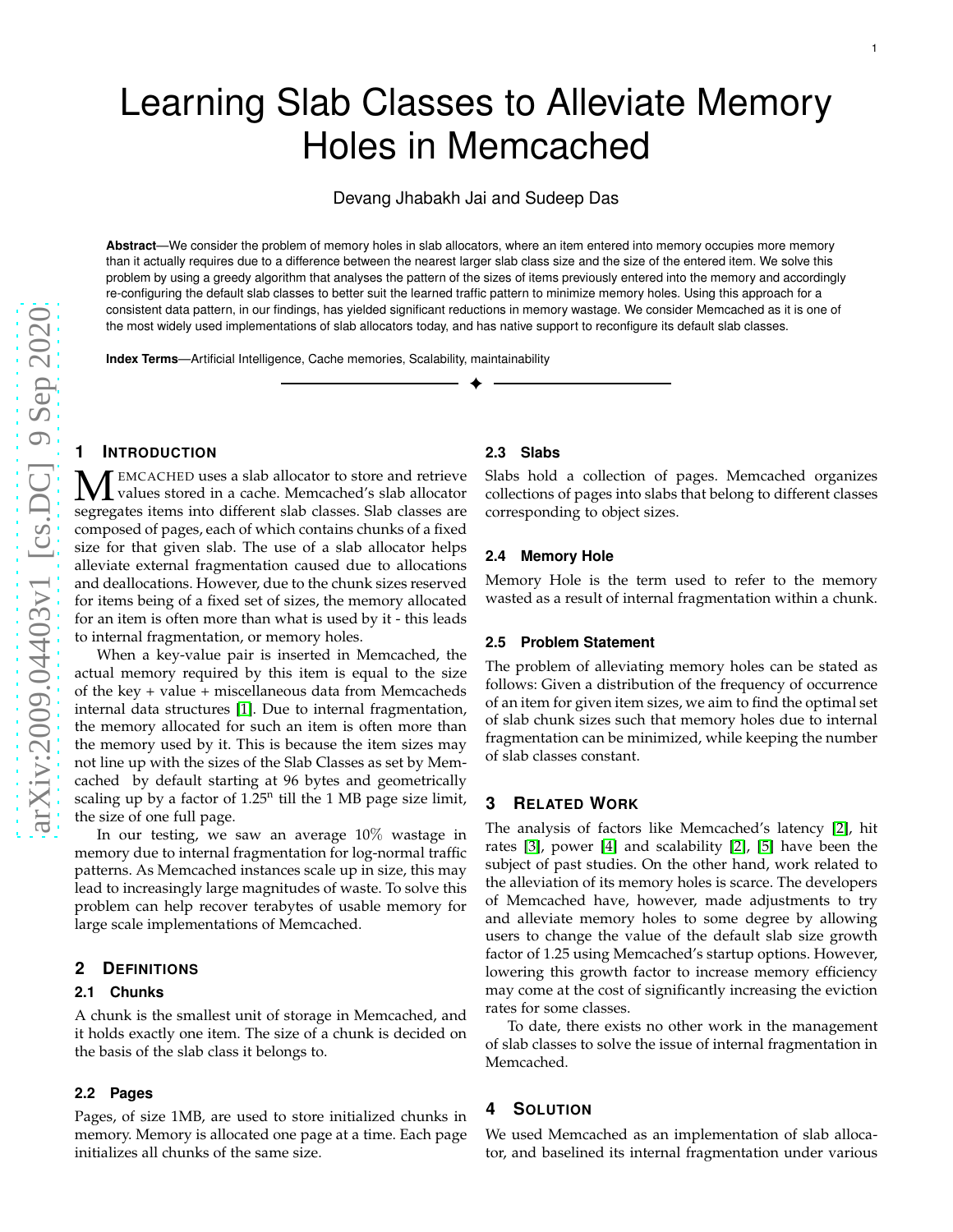traffic patterns, specifically such that the probability distribution of frequency versus sizes follows a pattern that has a large number of values centered around a certain median size, as is characterized by the use of Memcached at Facebook [\[2\]](#page-4-1). We then devised an algorithm to emit allocator slab sizes that minimize internal fragmentation. We applied the generated parameters to Memcached, and measured fragmentation under conditions identical to the original baseline test. We aim to provide an empirical study of the effects of trying to use our algorithm to alleviate memory holes.

Our greedy algorithm is an implementation of the hill climbing algorithm that attempts to *maximise* the efficiency of the usage of memory. However, we restate our objective as trying to *minimise* memory holes. We believe that this is an ideal algorithm as it is capable of producing a global minimum each time, given that if there is scope for improvement, it must always lie in a neighboring slab class configuration. The algorithm takes the probability distribution as an input and then tries different configurations of slab chunk sizes using the hill climbing strategy until it finds an optimal configuration of chunk sizes that wastes the minimum amount of memory. This new configuration is returned and can now be adopted.

# **5 ALGORITHM TESTING AND RESULTS**

### **5.1** µ **= 518 bytes,** σ **= 10.5 bytes**



Fig. 1. Old configuration of Slab Class chunk sizes. Each vertical line represents a slab class' chunk size

| <b>Algorithm 1 Hill climbing algorithm</b>                        |  |
|-------------------------------------------------------------------|--|
| $slabs =$ List of sizes of all currently initialized slab classes |  |
|                                                                   |  |
| $old waste = Find the Current Memory wasted$                      |  |
| $count = 0$                                                       |  |
| do                                                                |  |
| Temporarily move a randomly selected slabs's chunk                |  |
| size up or down 1 byte                                            |  |
| $newwaste$ = Find the new Current Memory waste                    |  |
| if newwaste $\le$ oldwaste then                                   |  |
| $newwaste = oldwaste$                                             |  |
| $count = 0$                                                       |  |
| else                                                              |  |
| Reset the Slab chunk sizes to the old configuration               |  |
| $count = count + 1$                                               |  |
| end if                                                            |  |
| while $count \leq 1000$                                           |  |
| return slabs                                                      |  |
|                                                                   |  |

To use the returned configuration, one may use the "-o slab sizes" startup option with Memcached, and pass the desired list of slab chunk sizes as arguments.

The aforementioned algorithm was run on a test server with traffic patterns that followed a log-normal probability distribution. Upon entering over 1 million items for each distribution, we observed the following results concerning reduction in memory wastage for some different sets of means and standard deviations of the log-normal distribution, where "Old Configuration" and "New Configuration" represent the state of the Memcached instances before and after the algorithm is run, respectively:

#### TARI F 1  $\mu$  = 518 bytes,  $\sigma$  = 10.5 bytes

| <b>Measurement Metric</b> | Old Configuration         | New Configuration         |
|---------------------------|---------------------------|---------------------------|
| Available Chunk Sizes     | [304,384,480,600,752,944] | [461,510,557,614,702,943] |
| Memory wasted (bytes)     | 62.013.552                | 32.809.986                |



Fig. 2. New configuration of Slab Class chunk sizes. Each vertical line represents a slab class' chunk size

**The percentage of wasted memory recovered in the above case is 47.09**%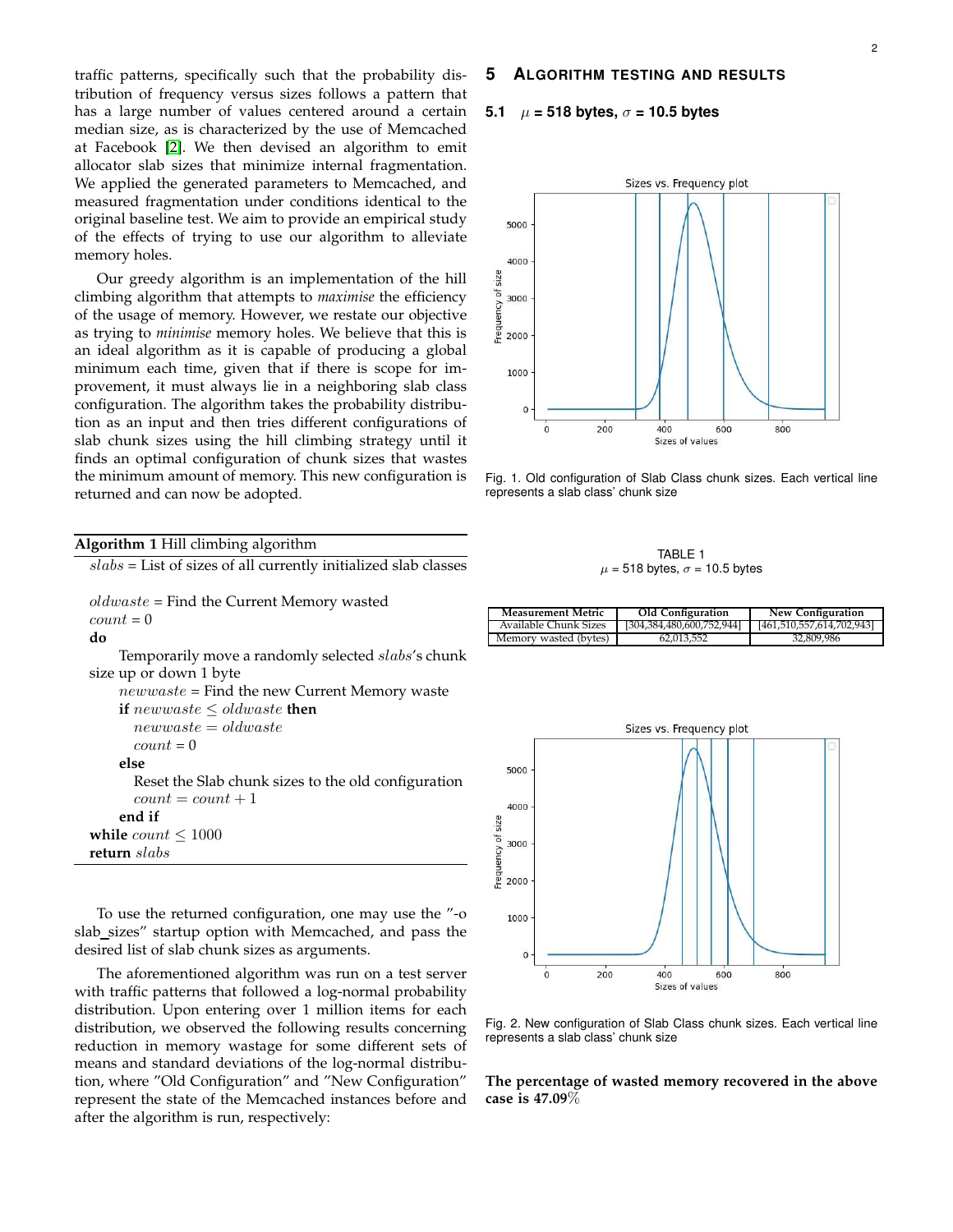

Fig. 3. Old configuration of Slab Class chunk sizes. Each vertical line represents a slab class' chunk size



Fig. 5. Old configuration of Slab Class chunk sizes. Each vertical line represents a slab class' chunk size

TABLE 2  $\mu$  = 1210 bytes,  $\sigma$  = 15.8 bytes

**Measurement Metric Old Configuration New Configuration**

| TABLE 3                                   |
|-------------------------------------------|
| $\mu$ = 2109 bytes, $\sigma$ = 16.6 bytes |

**Measurement Metric Old Configuration New Configuration**

Memory wasted (bytes) 230,144,462 111,980,98

Available Chunk Sizes

| Available Chunk Sizes | [944,1184,1480,1856] | [1173,1280,1414,1735] |
|-----------------------|----------------------|-----------------------|
| Memory wasted (bytes) | 147.403.935          | 74.979.930            |
|                       |                      |                       |
|                       |                      |                       |
|                       |                      |                       |

Sizes vs. Frequency plot 3500 3000 2500<br>
5 2000<br>
6 2000<br>
6 1500<br>
6 1500 2500 1000 500  $\mathbf 0$  $\dot{o}$  $250$  $500$  $750$ 1000 1250 1500 1750 Sizes of values

Fig. 4. New configuration of Slab Class chunk sizes. Each vertical line represents a slab class' chunk size

**The percentage of wasted memory recovered in the above case is 49.13**%



Fig. 6. New configuration of Slab Class chunk sizes. Each vertical line represents a slab class' chunk size

**The percentage of wasted memory recovered in the above case is 51.34**%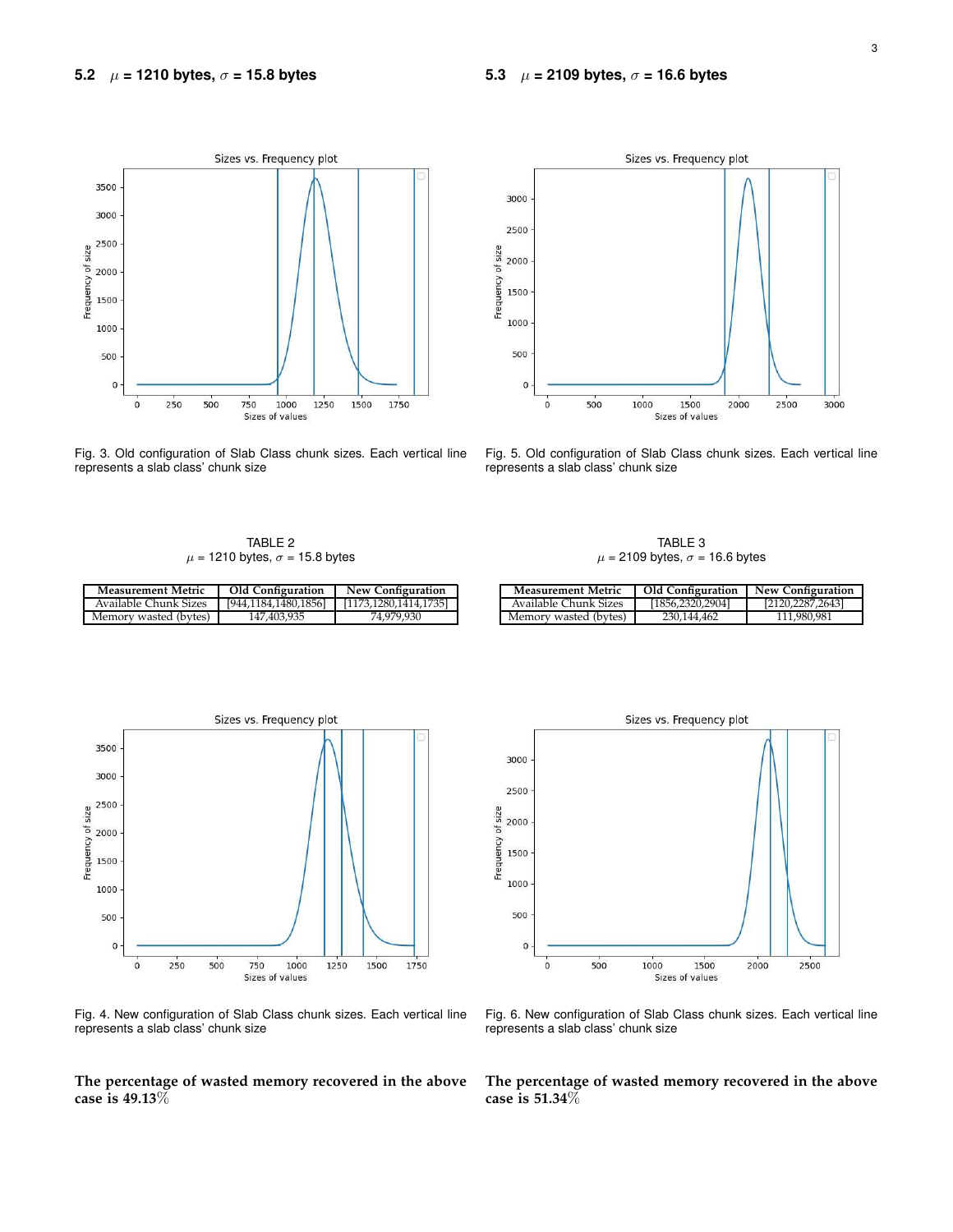

Fig. 7. Old configuration of Slab Class chunk sizes. Each vertical line represents a slab class' chunk size



Fig. 9. Old configuration of Slab Class chunk sizes. Each vertical line represents a slab class' chunk size

TABLE 4  $\mu$  = 4133 bytes,  $\sigma$  = 15.8 bytes

|                                           | TABLE 5 |  |  |
|-------------------------------------------|---------|--|--|
| $\mu$ = 8131 bytes, $\sigma$ = 15.2 bytes |         |  |  |

**Measurement Metric Old Configuration New Configuration**

Memory wasted (bytes) 748,193,597 496

Available Chunk Sizes [8880]

| <b>Measurement Metric</b> | <b>Old Configuration</b> | <b>New Configuration</b> |
|---------------------------|--------------------------|--------------------------|
| Available Chunk Sizes     | [4544.5680]              | [4246,4644]              |
| Memory wasted (bytes)     | 410.568.873              | 181,599,689              |

Sizes vs. Frequency plot 3000 2500 Frequency of size 2000 1500 1000



Fig. 8. New configuration of Slab Class chunk sizes. Each vertical line represents a slab class' chunk size

**The percentage of wasted memory recovered in the above case is 55.76**%



Fig. 10. New configuration of Slab Class chunk sizes. Each vertical line represents a slab class' chunk size

**The percentage of wasted memory recovered in the above case is 33.65**%